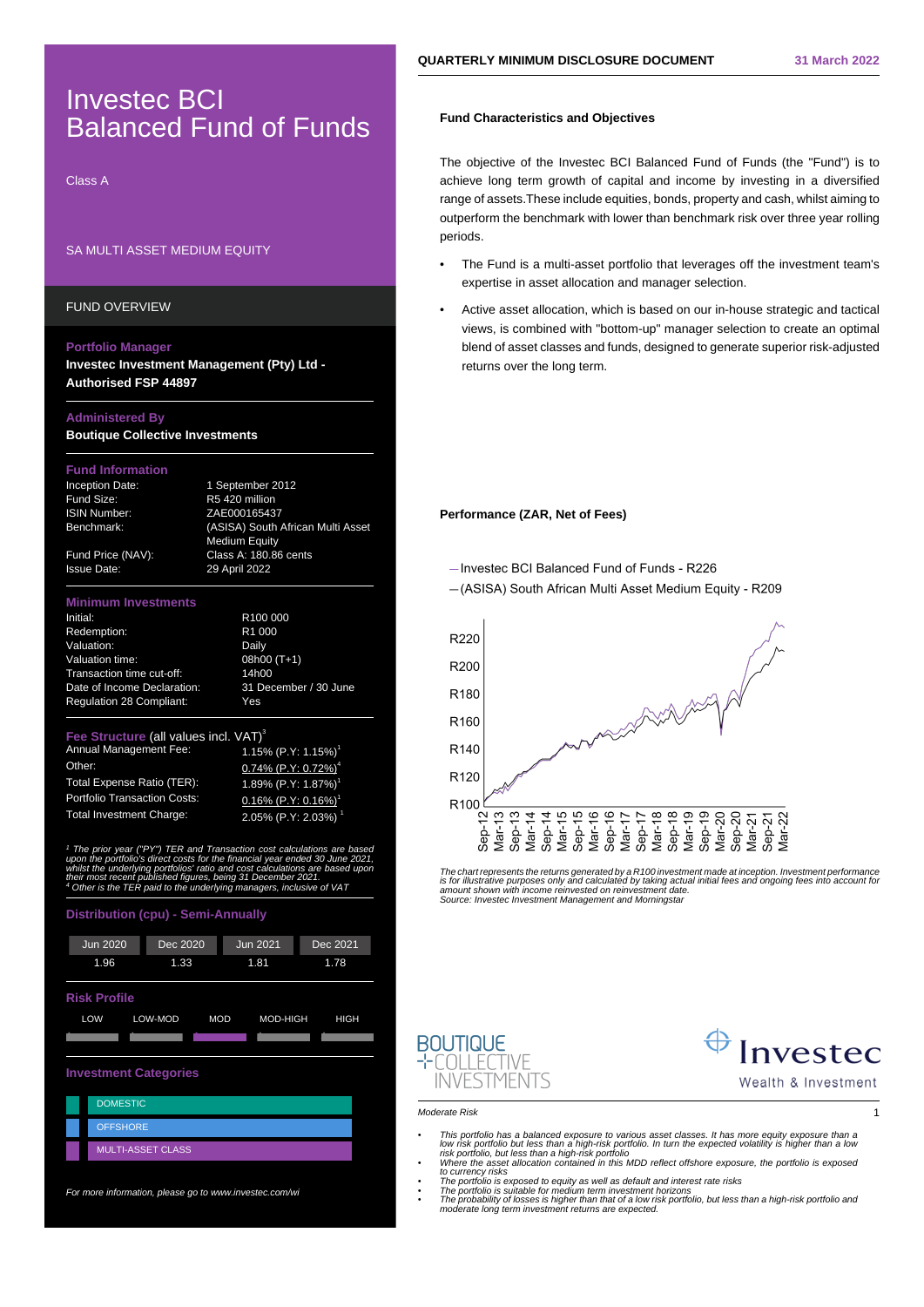# Investec BCI Balanced Fund of Funds

Class A

## SA MULTI ASSET MEDIUM EQUITY



## **Asset Allocation (%)<sup>3</sup>**

-(ASISA) South African Multi Asset Medium Equity - Investec BCI Balanced Fund of Funds Offshore Property 1.0% Offshore Cash 9%<br>= 40 Offshore Bonds 4.9% Offshore Equities  $17.5\%$ Domestic Property 5.5% Domestic Cash  $R^2$ 31.5% Domestic Bonds Domestic Equities .5%<br>35.7%  $0\%$ 10% 20% 30% 40% Source: Investec Investment Management and Morningstar

## **Top 10 Equity Holdings**

| 1. Prosus         | 6. Tiger Brands     |
|-------------------|---------------------|
| 2. Anglo American | 7. Glencore         |
| 3. Standard Bank  | 8. Murray & Roberts |
| 4. Impala         | 9. Nedbank          |
| 5. Naspers        | 10. Brait           |

Source: Investec Investment Management and Morningstar

## **Performance (Class A, net of fees)**

|                                                 | 1 year | $3 \text{ years}^2$ | $5$ years <sup>2</sup> | $7$ years <sup>2</sup> | <b>Since</b><br>inception <sup>2</sup> | <b>Calendar High Calendar Low</b> |         |
|-------------------------------------------------|--------|---------------------|------------------------|------------------------|----------------------------------------|-----------------------------------|---------|
| Investec BCI Balanced Fund of Funds             | 9.7%   | 9.9%                | 8.0%                   | 7.1%                   | 8.9%                                   | 20.3%                             | $-2.7%$ |
| (ASISA) South African Multi Asset Medium Equity | 9.9%   | 8.3%                | 7.0%                   | 6.0%                   | 8.0%                                   | 17.3%                             | $-1.8%$ |

2 Annualised Method of calculation: NAV-NAV. Gross income reinvested Source: Investec Investment Management and Morningstar

## **Calendar Year Returns (Class A, net of fees)**

|                                                 | 2012 <sup>5</sup> | 2013  | 2014    | 2015    | 2016 | 2017  | 2018     | 2019  | 2020    | - 2021 |
|-------------------------------------------------|-------------------|-------|---------|---------|------|-------|----------|-------|---------|--------|
| Investec BCI Balanced Fund of Funds             | 5.7%              | 14.9% | $9.9\%$ | 7.9%    | 4.1% | 10.2% | $-2.7\%$ | 10.8% | 7.7%    | 20.3%  |
| (ASISA) South African Multi Asset Medium Equity | 5.8%              | 15.8% | $9.2\%$ | $7.4\%$ | 1.5% | 9.3%  | -1.8%    | 9.5%  | $5.4\%$ | 17.3%  |

5 From 01 September 2012 to 31 December 2012 Method of calculation: NAV-NAV. Gross income reinvested Source: Investec Investment Management and Morningstar